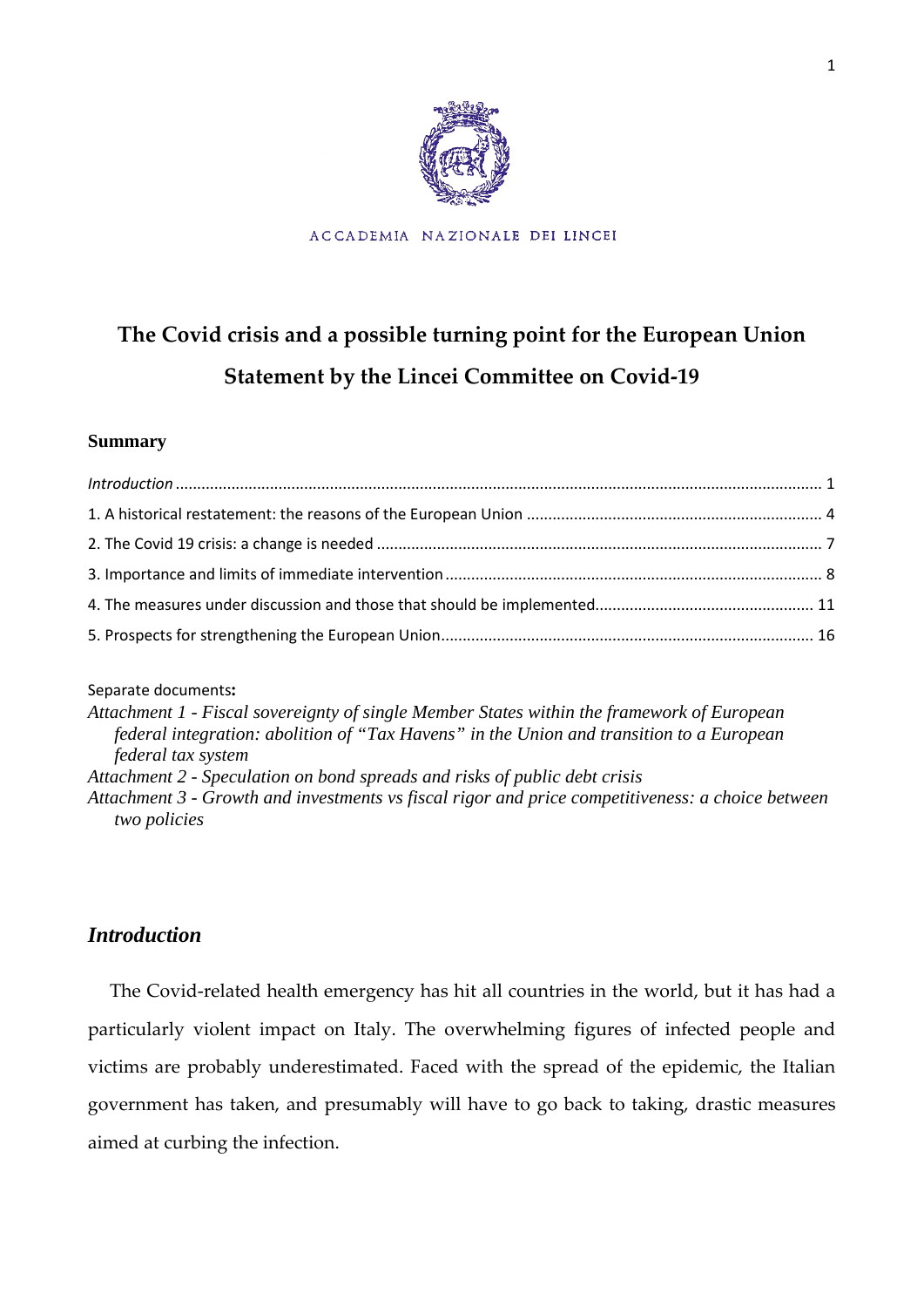These measures inevitably affect both the personal rights of freedom, social coexistence and the economy. In some countries initially affected to a lesser extent by the epidemic, these measures have been criticized, sometimes even disdained, the protection of the economy being given priority, only to change strategy when the impact of the epidemic became manifest. *We agree with the need for measures aimed at curbing the epidemic, and we refuse to apply to the assessment of these measures the cost-benefit estimates put forward by several parties, which imply the attribution of a quantitative value to human life.*

We are now entering a stage in which the restrictive measures are being gradually slackened and – hopefully – overcome. Predictably, the recovery of personal freedoms and social coexistence can be faster, obviously excluding the scenario of a second wave of infection, while economic problems will remain open in all their seriousness for a long period.

From this point of view, it should first be made clear that the economic and financial setbacks, with their social consequences, do not stem exclusively from the so-called "lockdown" measures, and will not automatically disappear when these measures are no longer needed. In the past years, the global economy, and especially the major economies, did not show high growth rates as in the past, to the point that various economists were already speaking of "secular stagnation". This is even truer for Italy, which before the outbreak of the infection had not yet recovered the level of GDP it had before the great financial crisis of more than ten years ago. Regardless of the containment measures, in our country, as in many others, the epidemic has had a strongly negative impact. This has to be put down both to the disruption of the so-called global value chains (the fragmentation of production in various countries, with a complex network global supplies and sub-supplies), and – above all – to the sharp drop in consumption and investments. The drop has been immediate in some areas (personal services, tourism and transport) but it also appears substantial in a more general perspective, due to the uncertainty that suddenly emerged and to the dramatic initial stock market crashes, resulting in a negative "wealth effect" in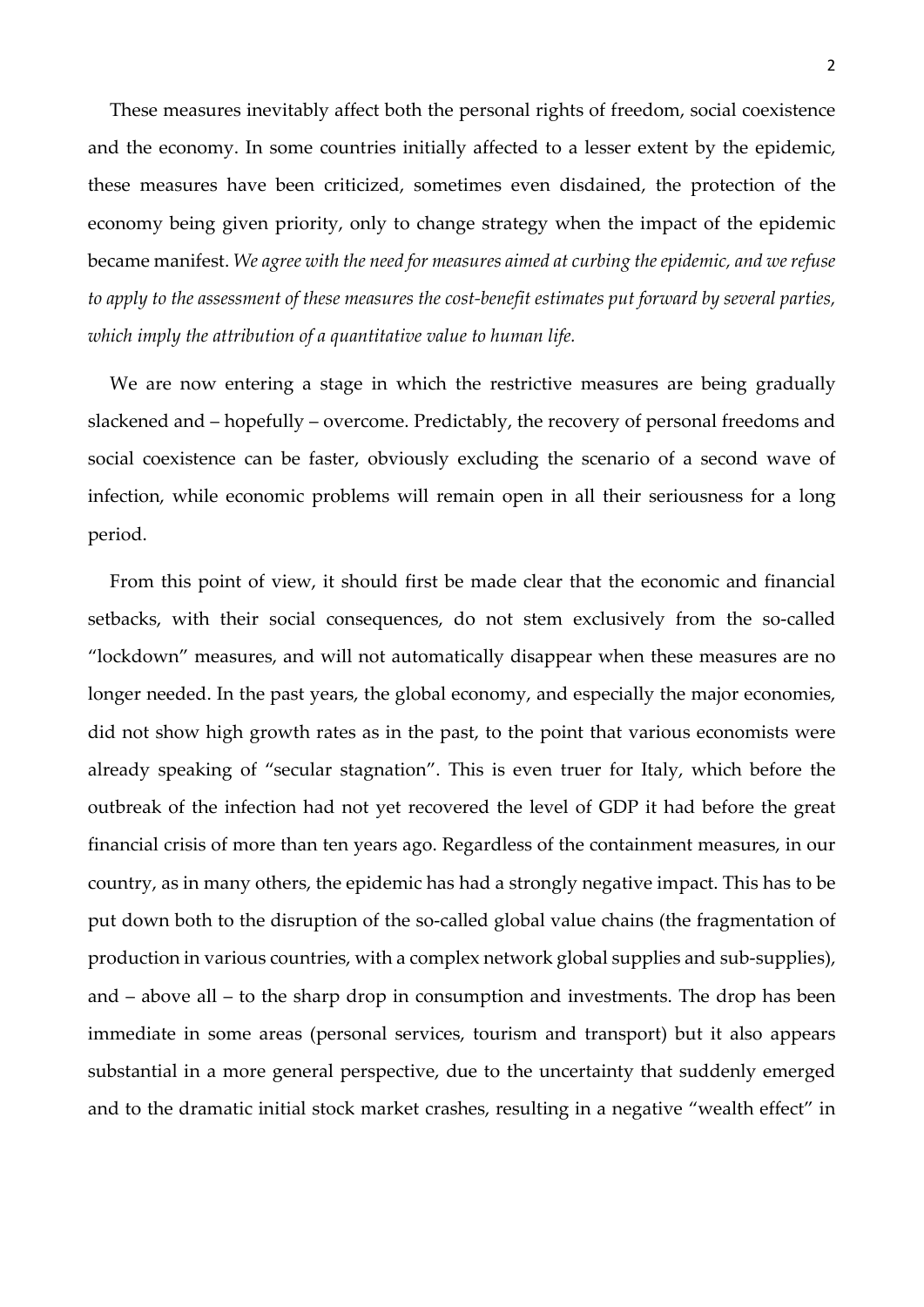many countries. [1](#page-2-0) Against this background, the immediate intervention of the central banks managed to rein in the fall of the stock markets, but the infection containment measures have added new limits both to the supply side, in sectors where production activity has stopped, and to the demand side, in sectors where consumption requires or depends on physical presence.[2](#page-2-1) Today, with the gradual restart in many countries – including ours – if on one hand it is mandatory to avoid a new increase in the number of infections, on the other hand many economic difficulties arise. The demand for export goods unavoidably has diminished, liquidity problems for families and businesses add up to the weight of old and new debts, and this can in turn create problems to banks and insurance companies. Furthermore, the governments' economic effort – mandatory in what is proving to be the worst crisis of the century – will leave behind a heavy burden resting upon public finances.

Consequently, the whole world, along with a tragically large number of human lives being lost, faces a dramatic economic crisis. We have already experienced a strong financial instability, hitherto kept under partial control by monetary policy authorities, including the European Central Bank (ECB), but with the risk of a sudden backfire. The simultaneous and widespread stop of several production activities and various types of consumer-andinvestment activities (in the economic language, a simultaneous shock on the supply and demand side) leads to an income drop affecting, in a highly unequal manner, the various economic areas and social classes. This adds to the dramatic cases of sudden impoverishment in families struck by illnesses and bereavement. To give just a few examples, white-collar workers can often work from home, while blue-collar workers cannot; the shutdown of schools has a very different impact between male and female parents; in some sectors – for example, tourism, entertainment and culture in general, transport – the prospects for a recovery of their economic activity look rather grim.

<span id="page-2-0"></span><sup>1</sup> This is the loss of value of the savings accumulated by families and businesses under the form of financial securities: a loss that can induce a substantial drop in consumption and investments in countries where the financialisation of the economy is more marked. A first OECD report is available at the address [https://www.oecd-ilibrary.org/deliver/7969896b-en.pdf?itemId=%2Fcontent%2Fpublication%2F7969896b](https://www.oecd-ilibrary.org/deliver/7969896b-en.pdf?itemId=%2Fcontent%2Fpublication%2F7969896b-en&mimeType=pdf)[en&mimeType=pdf](https://www.oecd-ilibrary.org/deliver/7969896b-en.pdf?itemId=%2Fcontent%2Fpublication%2F7969896b-en&mimeType=pdf)

<span id="page-2-1"></span><sup>&</sup>lt;sup>2</sup> In Italy, the fields of activity closed with the Prime Ministerial Decree (DPCM) of 25 March 2020, and now gradually reopening, are about half of the total, which provide slightly more than a third of the final consumption, half of the exports, and two thirds of national investments. Individual companies could, however, request the Prefect to be allowed to continue their activity for specific reasons and under particular conditions, and many did.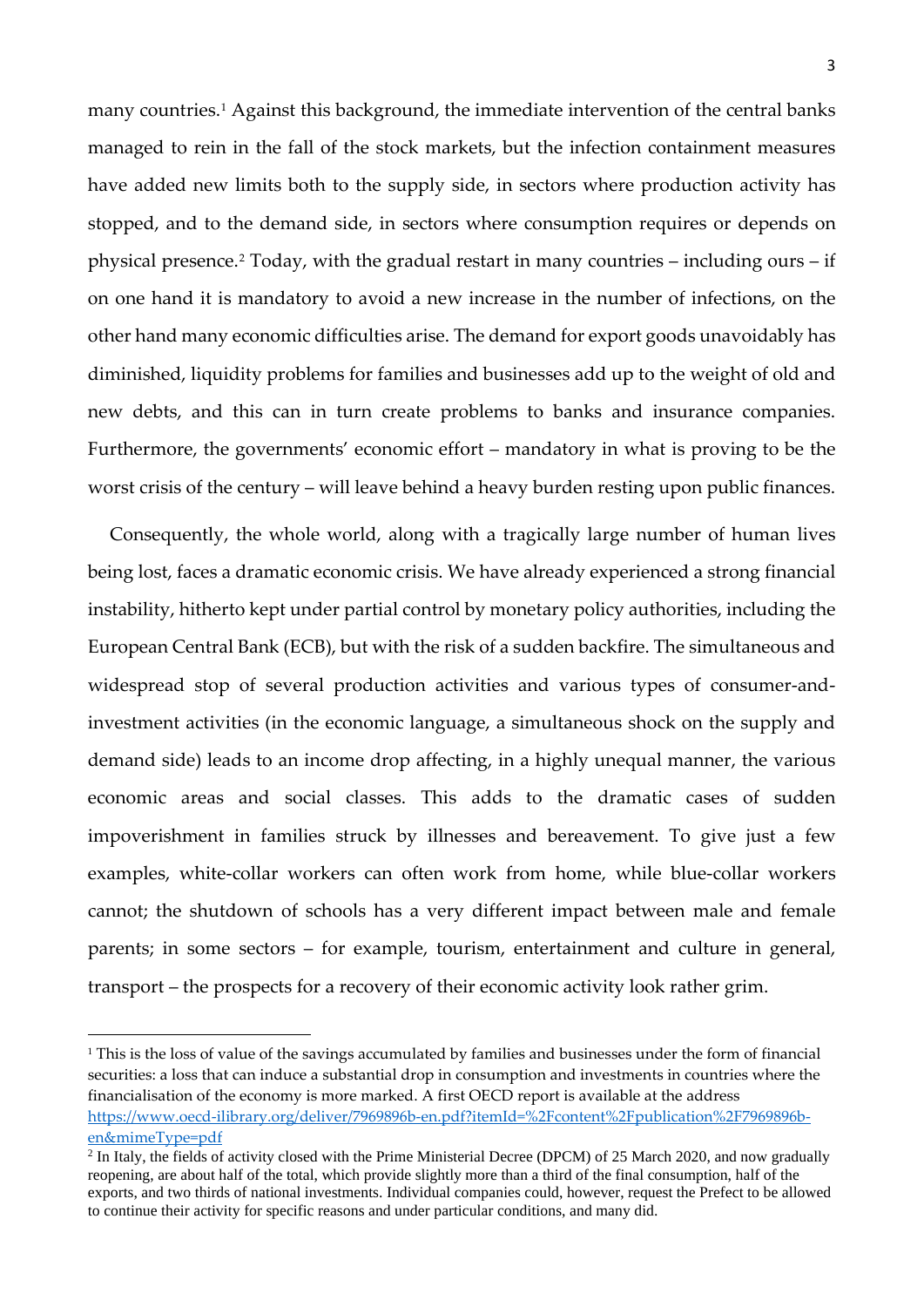Many measures have been launched both nationally and internationally, aimed at providing an immediate relief from the effects of the most pressing economic disasters, but we are still far from a coherent relaunch strategy. The dramatic drop in the national income that we will experience in the coming months and, if far-reaching interventions are lacking, the negative prospects for the economy over a wider span of time will imply a sharp surge in unemployment and inequalities. *This can result in a dramatic social crisis*.

*A social crisis, in turn, can have devastating political effects*, as history teaches. Compared to the past, technological developments in the field of communications and information, which certainly contribute to growth, also appear to provide a new tool for social control that has to be carefully regulated to help fight the epidemic *without jeopardizing democracy and the rule of law*.

This paper – the first of a series of documents being prepared – aims at considering the main economic problems from a European standpoint. It seems thus appropriate to begin by outlining the European situation, the legal and institutional system in which economic and social policies and related aspects are organized, both because of the international nature of the ongoing crisis, irrespective of borders and nations, and because many of the solutions needed must be sought within the European Union. That, indeed, is the setting where the bulk of the debate is taking place in our country and in the other Member States.

#### <span id="page-3-0"></span>**1. A historical restatement: the reasons of the European Union**

After the tragedies of the two World Wars, the united Europe ideal appeared as the right answer to the call for an appeasement between rival nations. It was also a project of economic resurgence through the creation of a large common market, capable of exploiting the economies of scale and scope allowed by technological development: consequently, the European ideal could reconcile the ideals of peace and prosperity.

The six founding countries of the European Common Market (ECM), and those that progressively joined in, gradually started pursuing a twofold objective: a closer cooperation and the geographical expansion of such cooperation. The two targets soon appeared partially in contrast. After the fall of the Berlin Wall, the Kohl-Mitterrand agreement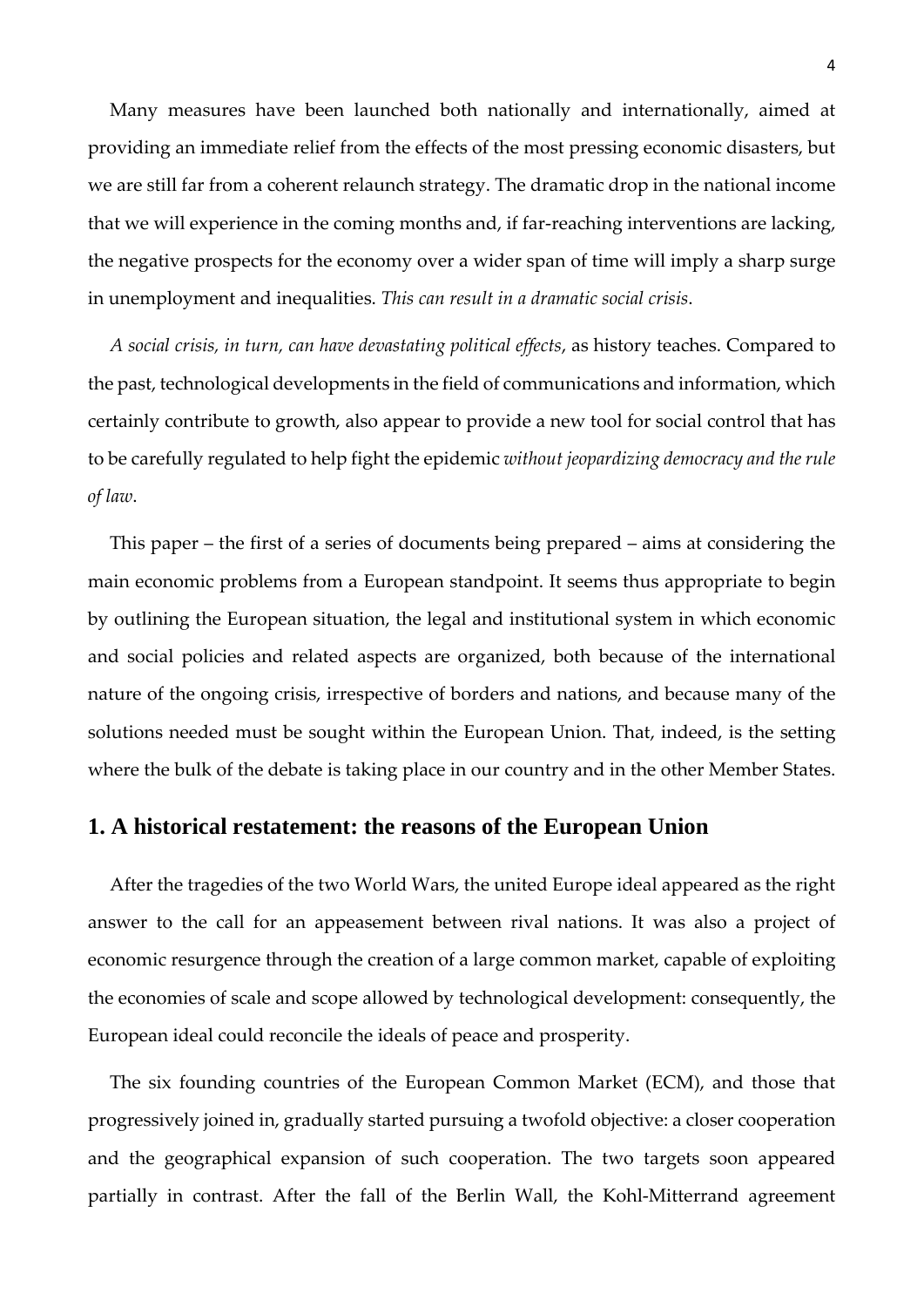allowed the obstacles to German unification, viewed with hesitancy by various European countries, to be removed, while a new opening towards the East was balanced by the strengthening of the European Union.

The launch of the single currency represented an important step in the process of consolidation. This, in theory, should have flanked and favoured a progressive and rapid strengthening of the European institutions in all fields. The establishment of the Union, however, actually came to a stop after the launch of the euro. The simultaneous entry into the Union of various ex-Komintern and ex-Yugoslavia countries has in part slowed down the process. *However, it must be stressed that such a turning point in the international political scenario was essential to grant stability and provide this group of countries a solid bond with the western world*. This was a comparatively important result (just think, on the opposite, of the Ukrainian events), which confirms the positive view on the crucial role of the Union.

The role of a European single market is therefore substantial both internally and for international stability. However, the common market and the common currency call for appropriate institutions in order to govern their dynamics with an effective and democratic approach. On the other hand, the (hopefully) temporary frozen process of consolidation of the Union leaves us with an unaccomplished legacy, as the political leadership is still decentralized and not fully transparent, and the main initiatives of economic policy, especially in times of crisis, are left to the ECB alone.

The great 2008 financial crisis, and the public-debt crisis that followed, have evidenced that the institutional architecture of the euro is far from being complete and has to be hastily strengthened. As is known, the European Union responded "too little, too late" to the first crisis in 2008, leaving the door open to a second crisis, in 2010. On the whole, the response focused on strengthening the ECB's role and tools, thus launching expansionary monetary policy measures that have expanded its balance sheet to an such an extent that, at the outbreak of today's crisis, it has not yet been reabsorbed. The elbowroom for fiscal policies has been considerably narrowed and, above all, there has been a substantial lack of coordination between the single Member States and between them and the European institutions. All countries have adopted, or have been forced to adopt, the same policies of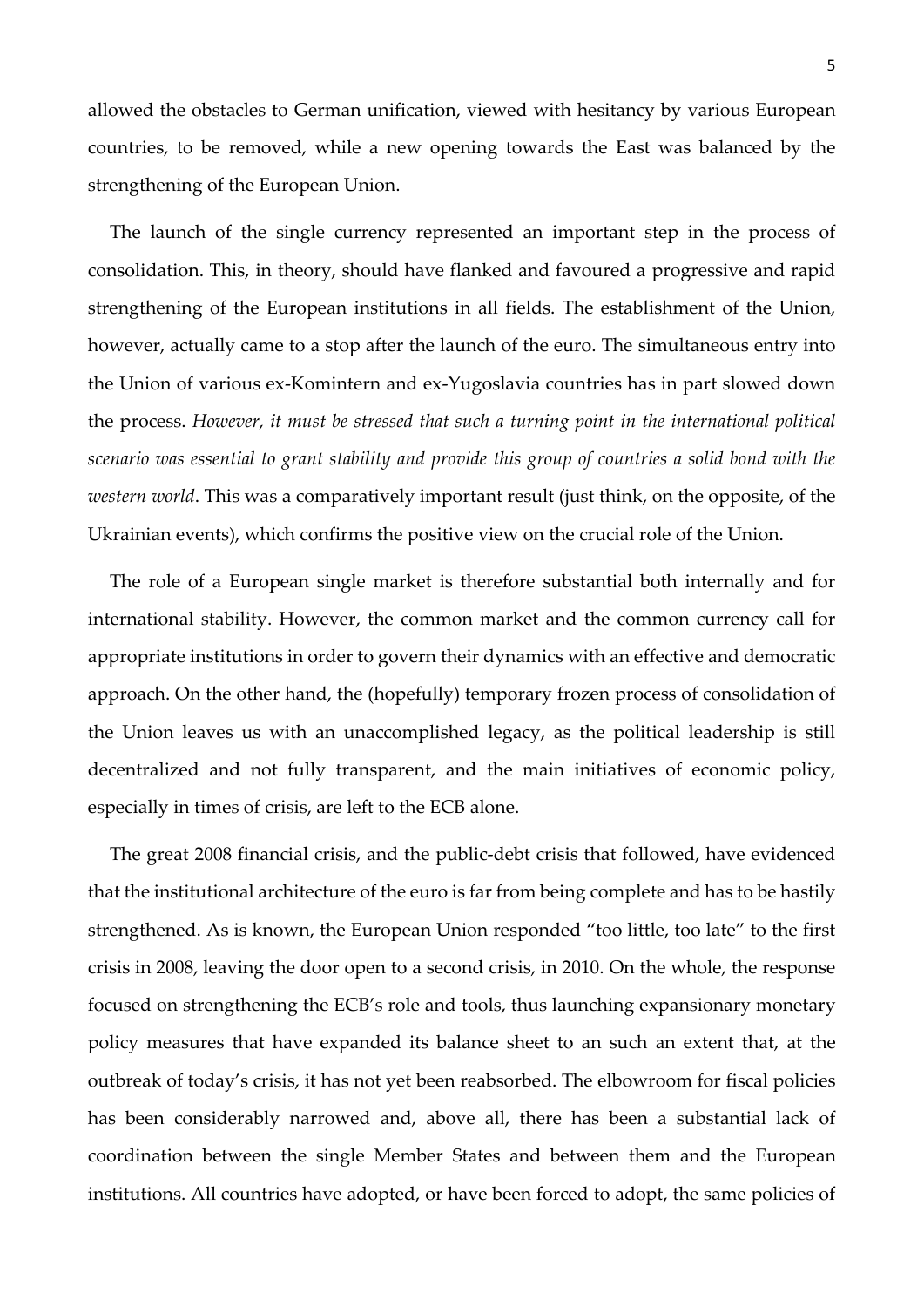spending containment and revenue increases, rather than set out to coordinate a form of expansion in some countries, which would lighten the impact of fiscal consolidation in the other countries. Moreover, this has worsened the territorial and macroeconomic imbalances within the Union, and has accentuated the competitive rather than cooperative nature of national economic policies.

In this regard, it might be useful to point out that while the economic theory recognizes the positive effects of a competition between businesses, there are no correspondingly sound reasons for claiming that competition between countries is preferable to cooperation. At a European level, the double crisis – which we believe encompasses the years at least from 2008 to 2013 – has evidenced that regarding the strategy for growth and prosperity two great alternatives are possible, as explained in Attachment 3. On the one hand, stands a competitive strategy inspired by neoliberal principles (based on the expansionary austerity theory) or by ordoliberal principles (putting an emphasis on international competitiveness); on the other hand, a strategy based on investment and demand-led growth is envisioned. So far, at a European level, the first approach has been preferred. The experience of these years, however, has shown that the heavy social consequences of austerity policies and the so-called "structural reforms" have brought along a centrifugal drift founded on nationalist feelings and mistrust towards the European institutions, which today hinders any agreement on common and shared solutions.

It is essential that the political approach can rise to the challenge of today's dramatic, haunting problems and those that we still have to face. With the sovereign debt crisis, the debate has sometimes taken up the tone not of a rational discussion on the merits and costs of Keynesian policies at European level, but has rather focused on the identification of the "merits" and "faults" of creditors and debtors. Such a moralistic approach has often failed to realize that the origin of the crisis lies largely in a series of problems, like the unaccomplished institutional architecture of the euro; speculation on poorly regulated financial markets; the deepening of international macroeconomic imbalances; and the inheritance of debts accumulated in previous decades. Such issues have little to do with the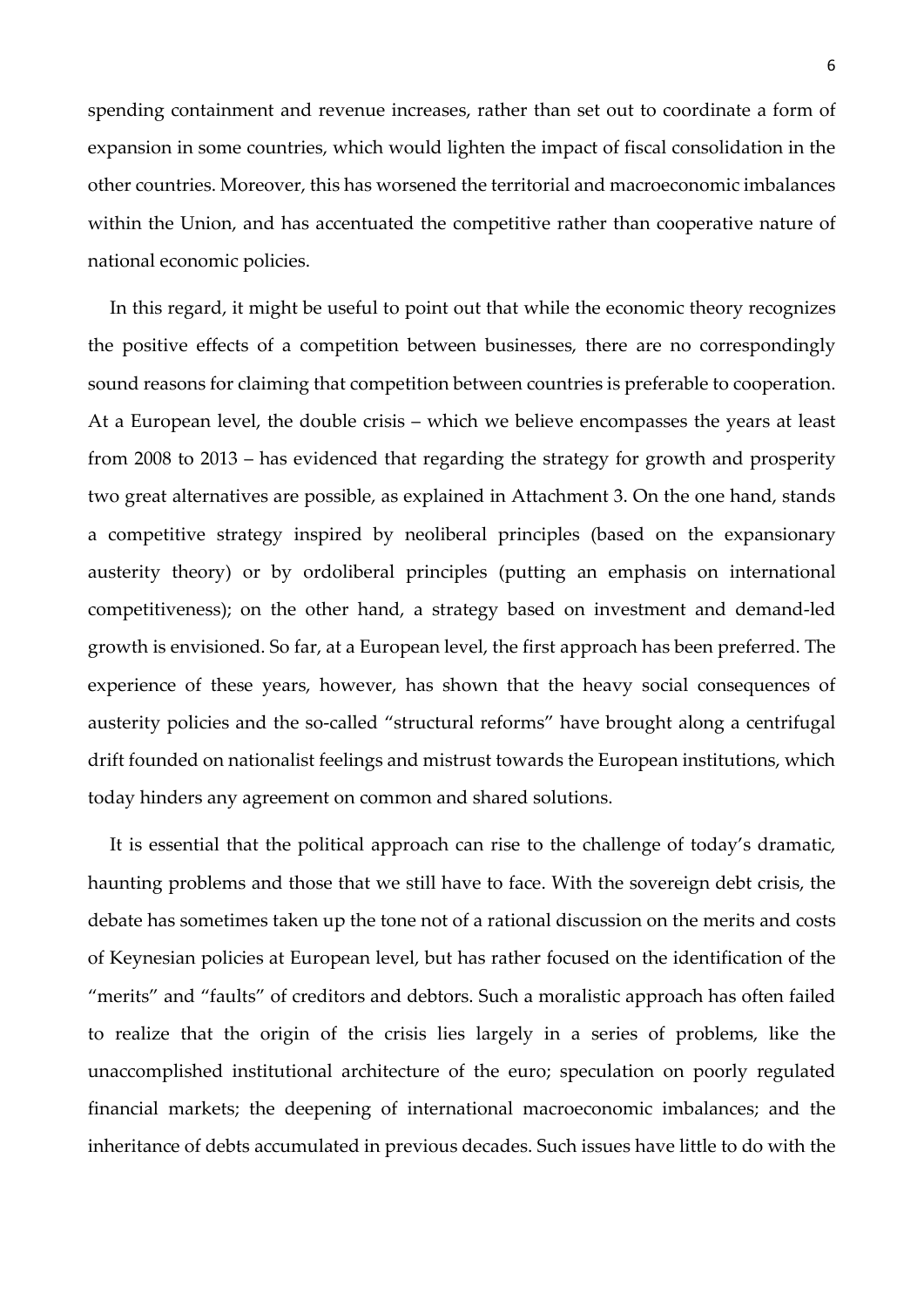recent decisions taken by the governments or the citizens of single countries. [3](#page-6-1) This time, the exogenous nature of the crisis, with problems arising in an area entirely unrelated to the management of national economies, could encourage taking the road of investment and cooperation at European and international level.

#### <span id="page-6-0"></span>**2. The Covid 19 crisis: a change is needed**

*The coronavirus crisis now brings Europe to a turning point. The establishment of the single currency has to be bolstered by taking substantial steps forward. In particular, tax havens within the Union have to be abolished, and tax policy must be coordinated with the construction of a common budget with strong income and expenditure capacities, for example in research investments, in the protection of the environment, in communication and transport infrastructure, until a true federal union is actually accomplished. [4](#page-6-2) Otherwise, the European Union will remain a confederation of sovereign states, and in that case, the single currency is not going to survive.*

As it happened with the global financial crisis and the sovereign debt crisis, this time too the first response of the European Union has focused on ultra-expansionary monetary policies and on a differentiated and non-coordinated response of national fiscal policies. Even when called upon the adoption of health and public order measures, countries have disagreed about the timing and methods of the shutdown first, and then about the restart plans, potentially increasing the risk of infection between countries.

As we shall examine later on, the response given by the ECB has indeed quenched a potentially dramatic financial crisis in its early stage, albeit leaving a strong instability behind. However, if an adequate coordinated fiscal policy response is not implemented, there is a high risk that the abundance of liquidity might generate speculative bubbles and instability of financial markets, as we are already witnessing, in the face of a stagnation of production and persistent unemployment, which are likely to get worse. Stabilization policies and policies aimed at granting the sustainability of credits and debts should be the

<span id="page-6-1"></span><sup>3</sup> See Attachment 2.

<span id="page-6-2"></span><sup>4</sup> Possibilities to pursue a tax *level playing field*, so that tax havens can be overcome, are dealt with separately in Attachment 1.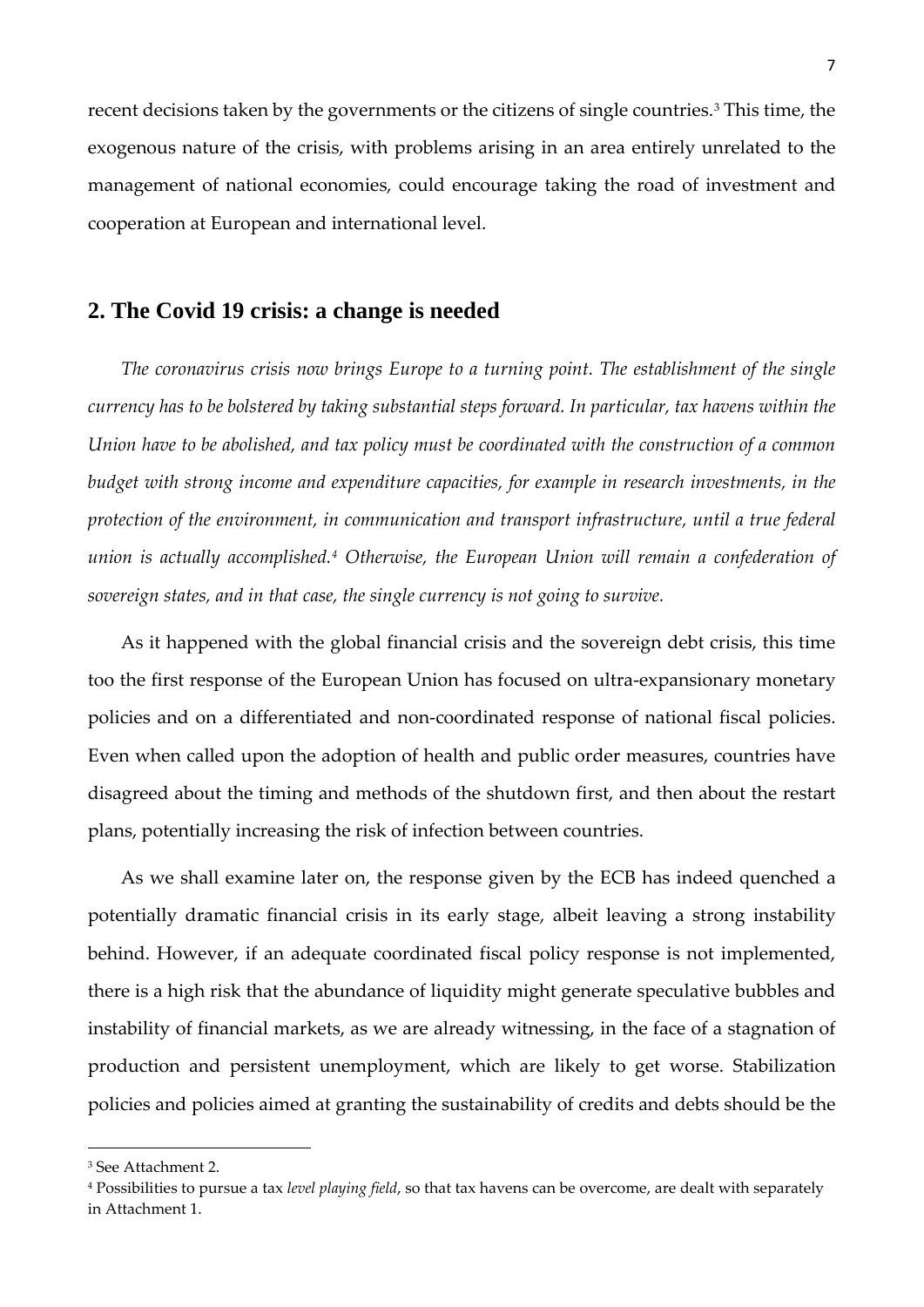main remit of monetary policy; fiscal policy should instead take on the role of supporting and stimulating economic growth, above all through investment policies.

Unlike the previous crisis, coordination and support tools for national fiscal policies, as well as cooperation schemes in the health and research fields, have been launched or are being discussed this time. We hope that in the coming weeks and months the adoption of incisive common fiscal policies – such as those recently proposed by the European Commission – will support and confirm these positive initiatives. Conversely, the lack of shared measures could cast very negative effects on national economies.

*Delays and divisions in the EU response to the Covid 19 crisis spread the distrust in the ideals of the European unity, thus putting the single currency at risk and, along with it, the construction of the European Union itself*.

#### <span id="page-7-0"></span>**3. Importance and limits of immediate intervention**

The immediate action taken by the European Union involved the monetary policy managed by the ECB and the overall macroeconomic policy, shared by the various political authorities of the Union. On this side, the debate on a wide gamut of measures is still open.

Faced with the first signs of instability in the financial markets that immediately followed the outbreak of the epidemic in Europe, and taking into account the heavy market reactions to some initial mistakes in the communication, the ECB has taken a series of forceful measures. Firstly, a substantial refinancing of the banking system has secured liquidity to the economy (although the problem of facilitating the provision of liquidity from banks to businesses remains; this is a task of the national authorities, being undertaken through the extension of State guarantees on bank loans to firms). Moreover, and above all, a new program for the purchase of securities, primarily of the public debt of the various euro-area countries, was undertaken; for the first time this had no longer to be linked to proportion to the countries' capital share in the ECB. This second type of intervention aims at countering speculation on yield differentials between the bonds of the various countries (the so-called spreads, identified in particular in the yield difference between the 10-year bonds of the various euro-countries compared to the German *bund*, considered to be the safest sovereign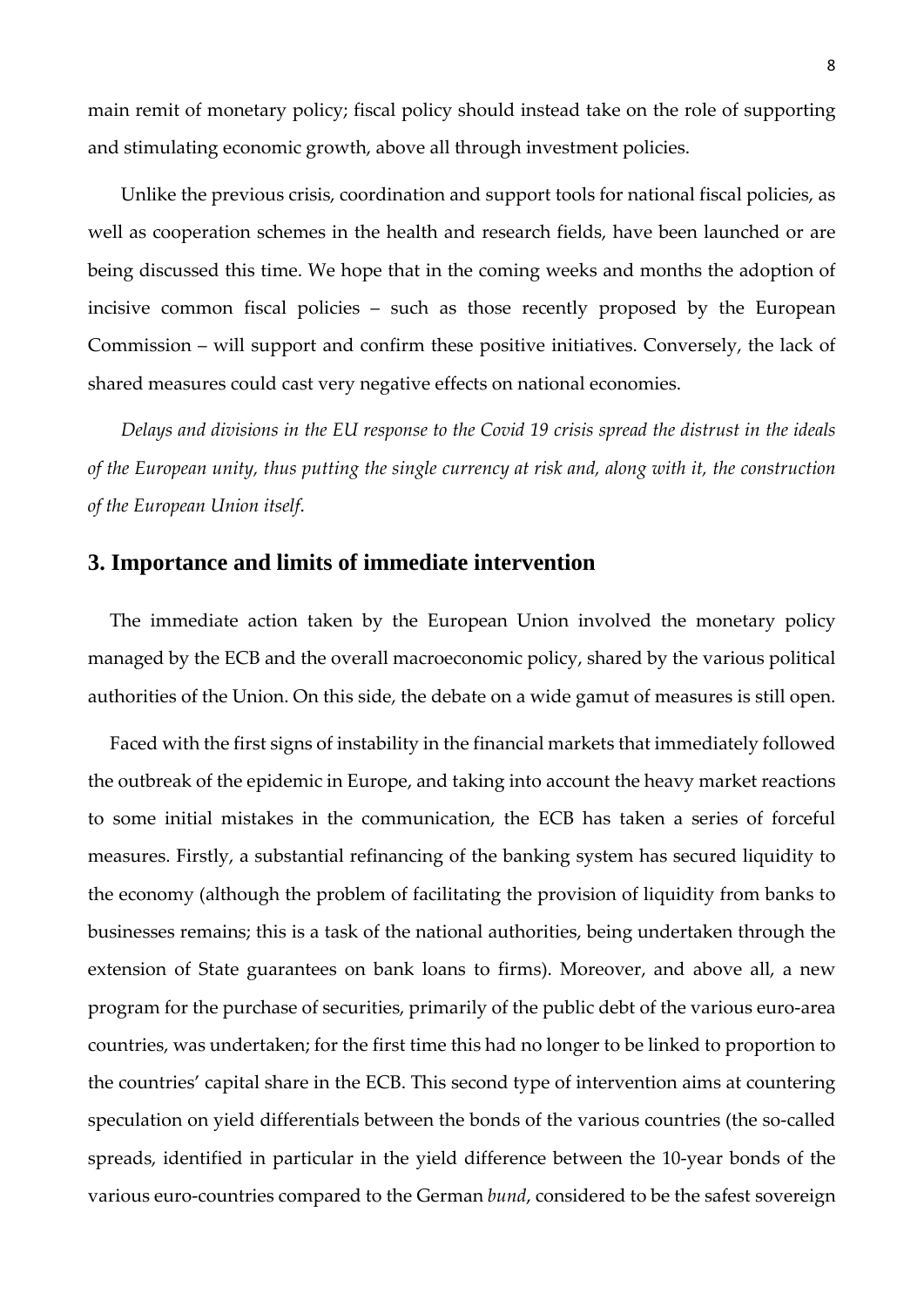bond). As shown in Attachment 2, a widening of the spreads can generate a public debt crisis in some countries and, at the same time, a crisis in the single currency system. To this regard, it is very important that the ECB has immediately included Greece in its 750 billion euro *Pandemic Emergency Purchase Program* (PEPP), although they considered Greek securities unsuitable for previous monetary policy measures, due to their low credit rating.<sup>[5](#page-8-0)</sup> The underlying principle is that one of the ECB's goals is to ensure a uniform monetary policy among the states that have adopted the euro, and therefore that the ECB itself does not lose control of interest rates in some areas of the Eurozone (in economics jargon, that there are no interruptions in "the transmission of monetary policy").

As far as 'real' markets are concerned, the Union immediately took two important measures. First, a suspension of the Stability and Growth Pact, which allowed Member States to immediately adopt large expansionary fiscal policies, financed by issuing new public debt; secondly, a partial but adequate lift of the ban on State aid for businesses, which allows interventions in sectors and for businesses at risk of bankruptcy because of the health crisis. In both cases, the responsibility and the cost of the choices are delegated onto the national political authorities, in the absence of coordination at the European Union level. National authorities will also remain responsible for managing the greater public debt thus generated.

Initially, many Member States adopted national policies in a competitive spirit. Not only with the unilateral suspension of people's freedom of movement, but also with bans on exports of equipment for medical treatment, sometimes even taking advantage of the borders' shutdown to try to block imports, especially of food farming products, and encourage the export of their own stuff.

The emphasis on monetary policy, and the early competitive rather than cooperative response between member states, perhaps betray the notion that the economic impact of

<span id="page-8-0"></span><sup>5</sup> On April 22 this measure was followed by the decision to also accept securities with a low rating as a guarantee for loans to banks: a potentially important decision if, again, the rating agencies were to aggravate volatility on the markets through pro-cyclical revisions of their evaluations. This happened with Italy, with the rating agency Fitch, on April 28: the ECB's foresighted approach that overcame past self-imposed limits represented an important move for financial stability, as indicated in the Executive Board meeting of March 18.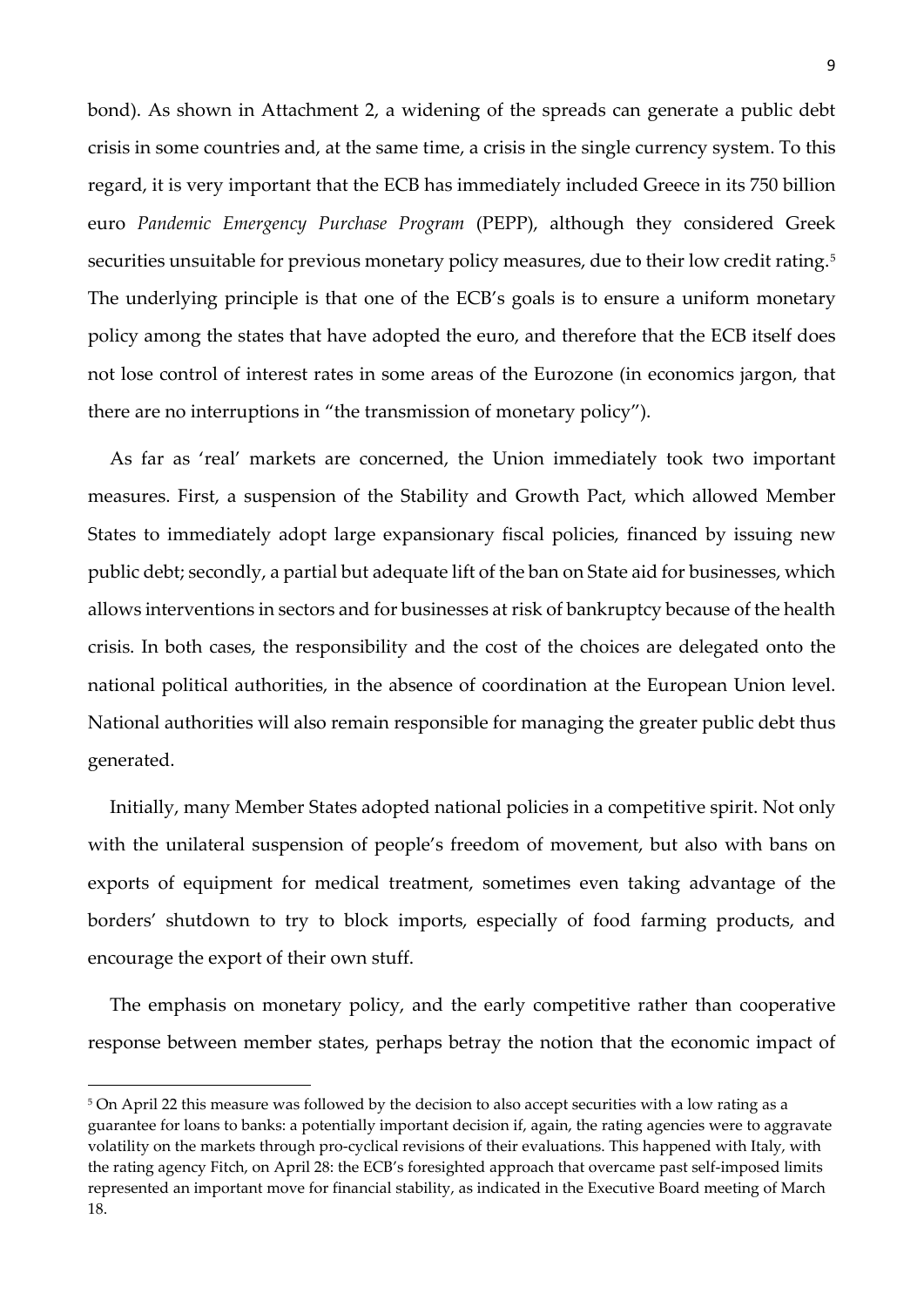Covid 19 could be brought to an abrupt halt followed by a rapid recovery – what economists call a "V-shaped" recession. However, these expectations have already proved to be too optimistic. The 2020 Italian Government's Economic and Financial Document (*Documento di Economia e Finanza*) foresees an 8% fall in this year's GDP, while next year the recovery would not exceed 4.7% (in addition, let us recall that such relative recovery is calculated as a percent on a smaller basis, evidently). Several other institutions, including the International Monetary Fund and Standard & Poor's, expect even more marked reductions in the GDP this year and more markedly contained recoveries from next year.

Among the main problems of the nationalistic and competitive nature of the response to the crisis brought on by Covid 19 is the fact that the range of policies adopted has been tailored more on the budgetary availability of individual countries – and on their ability and cost of access to financial markets – than on the acuteness of the epidemic. French President Macron has recalled the different outreach of State aid to companies, an issue – according to the press – also raised by Commission President von der Leyen in the European Council of 23 April. To date, half of the business aid measures approved by the European Commission involve German companies. Even the immediate fiscal policy response in Germany has exceeded 8% of the country's GDP; in France and Denmark they represented 2% of GDP; while in Italy, Spain and Greece they amounted to just 1% of it.<sup>[6](#page-9-0)</sup> To date, the infection seems to have been wider and heavier in countries with a comparatively restricted access to new resources to invest in health systems and tackle the economic fallout of the crisis. Without reciprocal cooperation or economic aid, the medium-term impact of this shock will tend to further increase inequalities between Member States. This is not only a violation of the principle of solidarity, which is among the principles of the EU treaties, but also implies *serious perils for the integrity of the European single market and the risk that the whole Union keeps losing authority and influence in the global economy*.

<span id="page-9-0"></span><sup>6</sup> Adding postponements in the tax deadlines (which will be collected sooner or later) and guarantee measures to loans and liquidity for firms (guarantees that hopefully will not be fully spent) the immediate intervention totals over 65% of Germany's GDP; it amounts to more than 45% for Italy, and slightly under 30% for France and Belgium. Even with such wider measure, Spain would not reach 15% of its GDP. These figures are updated as of May 2020; however, during this period the various countries have approved new measures almost daily. In Italy, the Economic and Financial Document (DEF) for 2020 foresees a net deficit of 10.4% of GDP.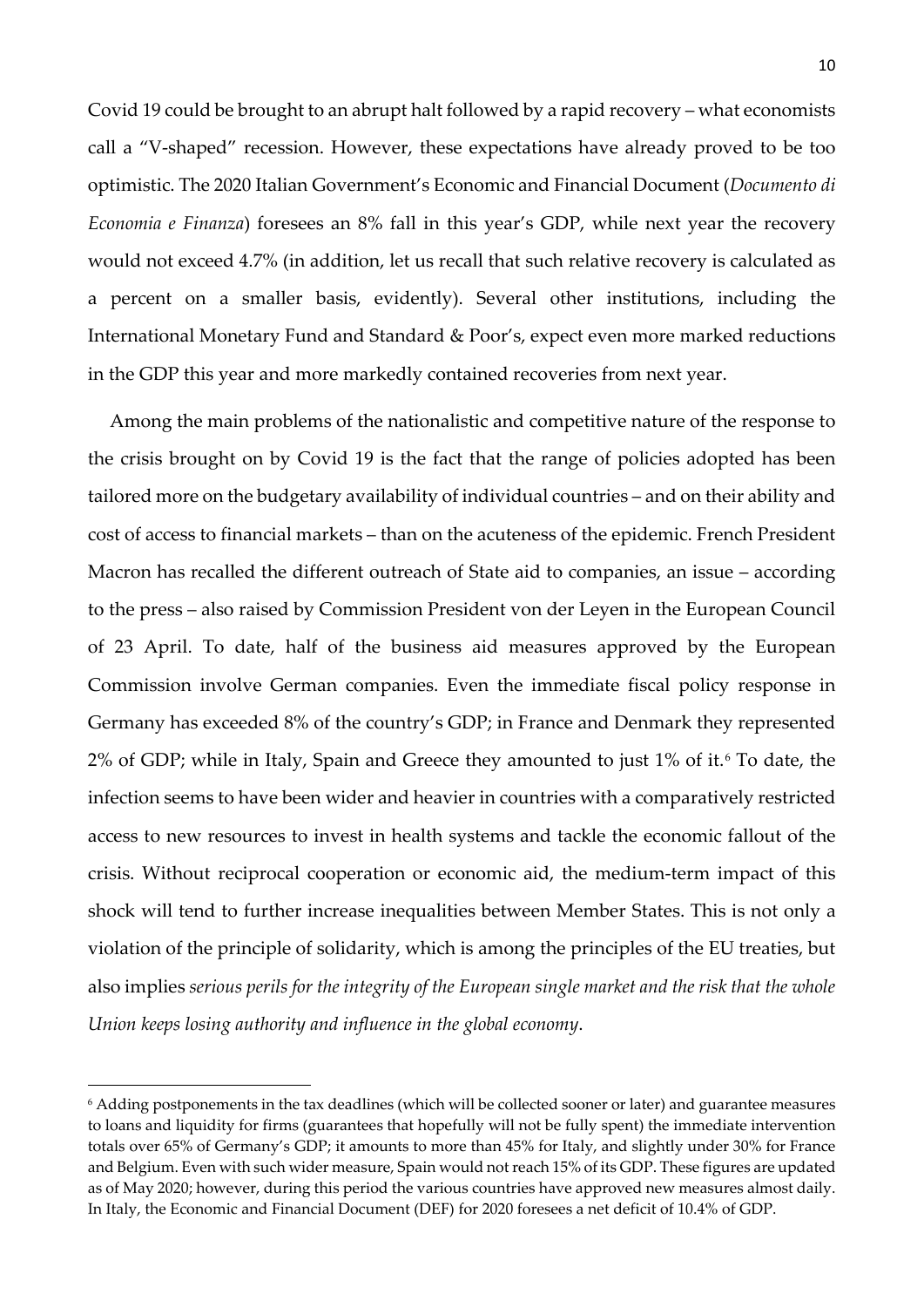<span id="page-10-0"></span>European authorities have already agreed upon some measures, including the reprogramming of the cohesion funds already allocated, with the CRII program. This will allow resources, which the States and Regions often struggle to plan and spend, to be speedily employed with little restrictions. The SURE, a 100 billion temporary instrument to mitigate the emergency-related unemployment risks, based on collective financing on the markets, is also being launched with guarantees provided by each Member State and the redistribution of resources through long-term loans to individual Member States. Moreover, a new credit line is being opened through the European Stability Mechanism (ESM) to finance an immediate expansion of health expenditure in countries with difficulties in financing their public debt on financial markets, up to 2% of the national GDP. Other relevant measures are under discussion, the most important of which are certainly the expansion of the EU budget, at least partially financed through a wider issue of common debt securities, and the creation of a Recovery Fund, aimed at issuing long-term debt securities on the market in order to shift the associated resources to the Member States.

First, it should be stressed that *the various measures are not alternative to each other, but – to a large extent – they are complementary*. The Covid 19 crisis poses both the immediate problem of an extraordinary funding of national health systems, and the macroeconomic problem of a decrease in the demand that requires a large expansionary fiscal policy, as well as the medium-term problem of relaunching the economic activity and recover lost or endangered employment.

The expansion of the EU budget may apply to the next and following years. However, the possibility of adequate expansion requires an immediate issuance of European public debt securities, while the increase in the EU's own revenues would realistically materialize only after the economy starts looking up again.

Some countries reject the proposal to issue common securities for several reasons, none of which seem convincing. In fact, the European Union or its institutions (such as the EIB,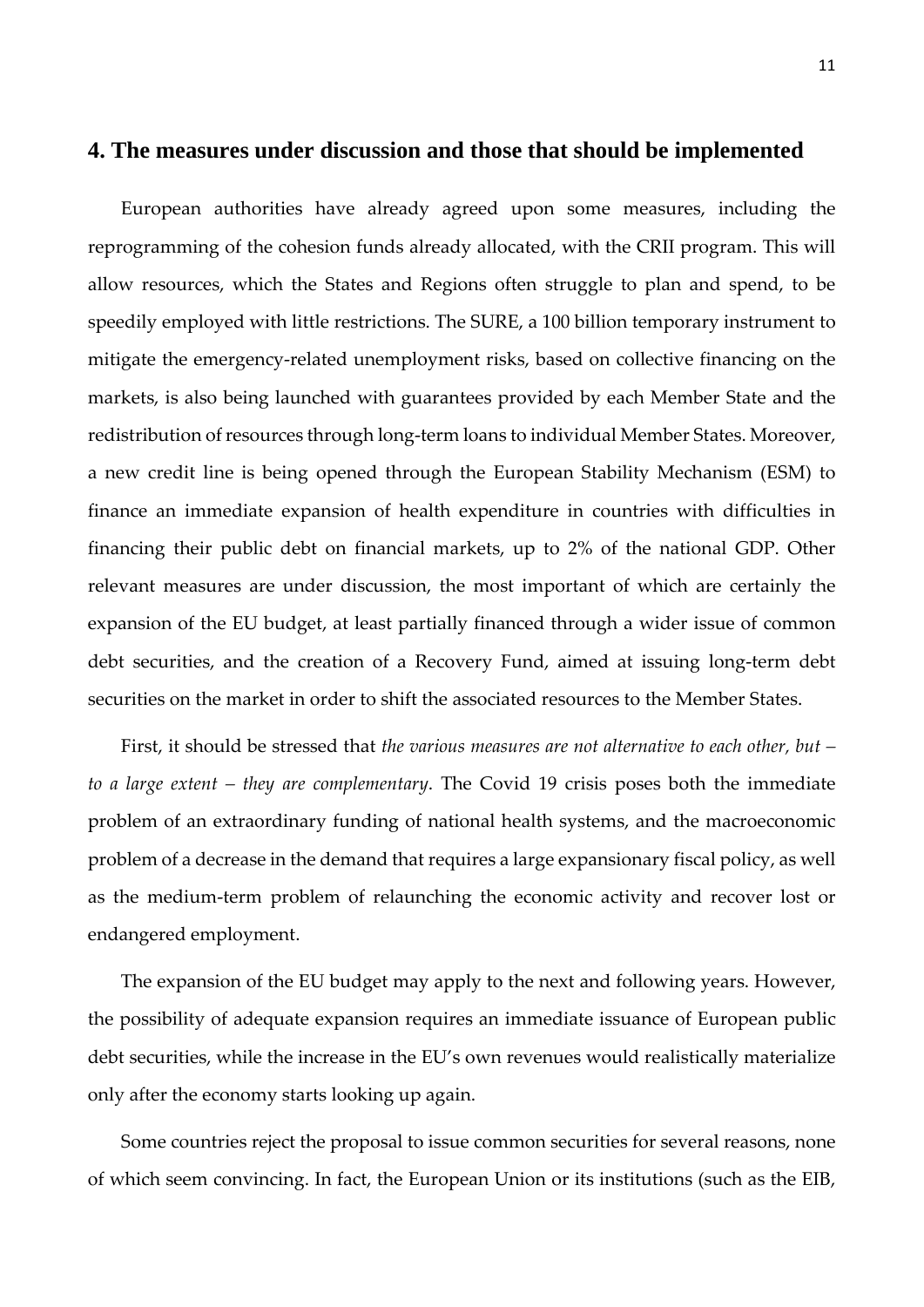the European Investment Bank) already issue common debt securities, and at least the ESM and the SURE program would make use of them, along with the Recovery Fund now being discussed. *The problem may concern the size of these collective financing programs and the criteria according to which the related resources are distributed, and not a tool that in fact is already used*.

An objection to large-scale issuance of joint securities is that they would entail a subsidy by 'virtuous' countries, which enjoy below-average interest rates, to countries burdened by a higher debt service. The problem would not arise if, as happened in the first years of the euro, the markets were not over-sensitive to a *perceived* risk differential between the public debt securities of the various countries. If the institutional mechanisms of the euro were adjusted to eliminate, rather than the risk itself, its misleading perception, the problem would resolve itself (as discussed in Attachment 2).

On the other hand, the persistence of significant differentials in the financing costs of the Member States highlights a desire to discipline national policies through the reactions of the financial markets, and to impose to the single countries one's own political inclinations not only about the size of the public deficit but also about the size of the welfare state. Towards this result (i.e. to restrain the political discretion of the Member States), also works the competition between tax systems within the Union, on which see below and Attachment 1. Legitimately, some European parties, both within the Member States and the Union as a whole, have aimed at a growth model based on exports. Public spending programs financed with budget deficits are against this approach because they would delay the "necessary adjustment" (i.e. the reduction) of prices and wages called for to restore competitiveness to the most indebted countries. In specific countries, these programs might also put up for discussion the austerity policies and prevent further "structural reforms" (a notion that generally refers to liberalization and privatization). However, precisely because they are completely legitimate on a political level, such questions should be debated in the appropriate democratic forums and not surreptitiously imposed on countries in financial difficulty. About this, it should be recalled that there are two main approaches to a country's competitiveness: one, that we have mentioned, based on low costs and prices, and another,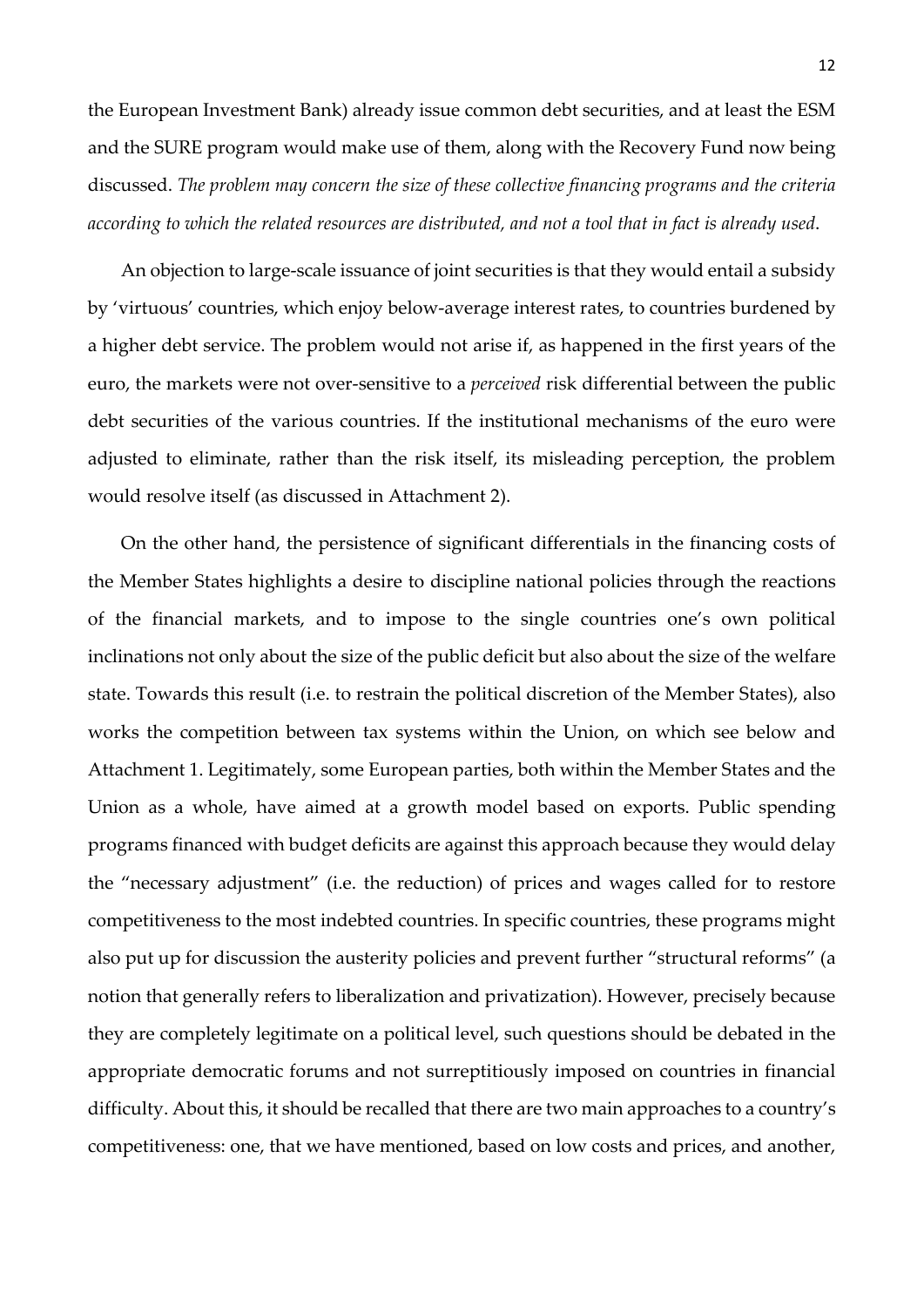based on investments, according to which competitiveness relies on product quality and productivity increases (for more details, see Attachment 3).

Other reasons against the issuance of common securities concern the implicit "moral hazard" in financing expenditures that are not directly controlled by those who partake in the financing. Basically, northern countries fear they might have to pay off debts originating from the "waste" of southern countries. However, on one hand, it is perfectly possible to restrict the extent of the (risk of) financial responsibility of single countries in repaying other countries' debts. On the other hand – as already mentioned – various spending programs financed with common securities could be jointly managed and administered (e.g. environmental investments, investments in research and development, many infrastructure investments, etc.). If anything, this topic sheds light on the incomplete nature of some EU institutional arrangements, which should be addressed, even if at this stage the urgent call for measures does not leave much room for a debate (although discussions have long been underway). Needless to say, in the European context, traditional clashing views between right and left, such as for example in the votes in the European Parliament, are too often masked by differences between countries, even where the geographical size is not the main dividing line between interests or opinions. [7](#page-12-0)

Finally, a point against the issuance of common debt is the reluctance to remove completely interest rate differentials between countries. This corresponds to the wish of some countries to benefit from a competitive advantage in the financing costs of banks and national companies (which are related to the costs of financing the public debt), and perhaps thus to benefit also from the chance of acquiring financial and productive assets of the "peripheral" countries at low cost and profitable conditions.<sup>[8](#page-12-1)</sup> This argument highlights the

<span id="page-12-0"></span><sup>7</sup> For example, in the vote on the resolution "on EU coordinated action to combat the COVID-19 pandemic and its consequences" approved on April 16 by the European Parliament – which includes, *inter alia*, the invitation to the European Commission to propose "recovery bonds" guaranteed by the Union budget (point 17) – 84% of members of the European Parliament (MEPs) voted accordingly to their group, while only 62% voted as the majority of MEPs of their country.

<span id="page-12-1"></span><sup>8</sup> During the period of the Covid-19 crisis, the European Commission has authorized Member States to widely derogate from the State aid rules; many countries have approved or discuss standards, for example on the *golden power* of governments to block foreign acquisitions of companies considered of strategic importance. However, these are extraordinary measures and have a limited duration.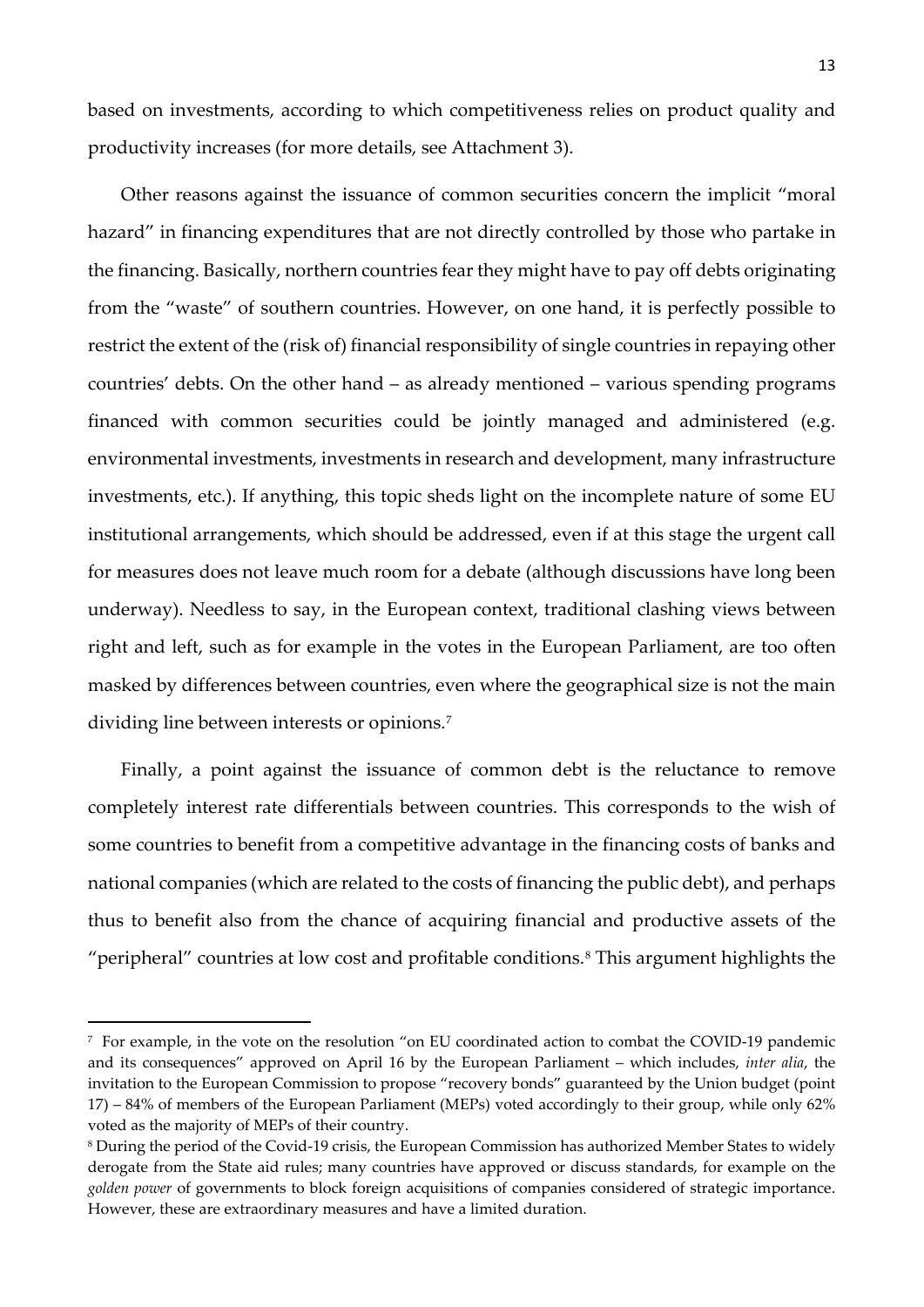problem mentioned in the beginning: some prefer to maintain a competitive rather than cooperative approach, although there is reason to believe that such a strategy is not only morally unacceptable, but also ineffective.

Altogether, the topics mentioned here appear of secondary importance when compared to the need to combine common monetary policy with a common fiscal policy. This is even truer as regards the policies to be implemented for the recovery, when the state of emergency is over.

In this regard, let us consider the investment programs with loans guaranteed by the EIB. With a subscribed capital of 230 billion that is paid-up for 23 only, the EIB has 500 billion loans in place with a collection on the market of 400 billion and with its own funds of about 100. In recent years, the EIB has spent 60 billion a year, with an investment multiplier of about 5. EIB's shareholders are the EU states with France, Germany and Italy at par in the first place. As can be reckoned from the figures above, an increase in the paidup capital would multiply the EIB's intervention capacity by large multiples, bringing its power to provide credit up to a few thousand billion. EIB securities are among those purchased by the ECB. This could create a powerful virtuous circuit between monetary policy and investment policy.

As for the Recovery Fund project, presently being debated, details are fundamental. The amount of the mobilized resources, the mechanism for transferring resources to the Member States (whether through loans or non-repayable transfers), the geographical distribution of financial risks and the benefits of spending are still under discussion. Some propose to make extensive use of the leverage mechanism in order to mobilize private sector resources. This, however, would not differentiate the new fund from the activities already carried out by the EIB. Co-financing investments through leverage, insofar as it stimulates additional investments, is a very useful tool, but the extent of the crisis and the social and territorial inequality of its impact require the mobilization of *new* public resources and the transfer of an important part of these resources to the most affected sectors and areas. *It is therefore essential that the Recovery Fund be not used only to make loans to the Member States and that transfers be not merely based on the granting of guarantees for investments in the private sector*.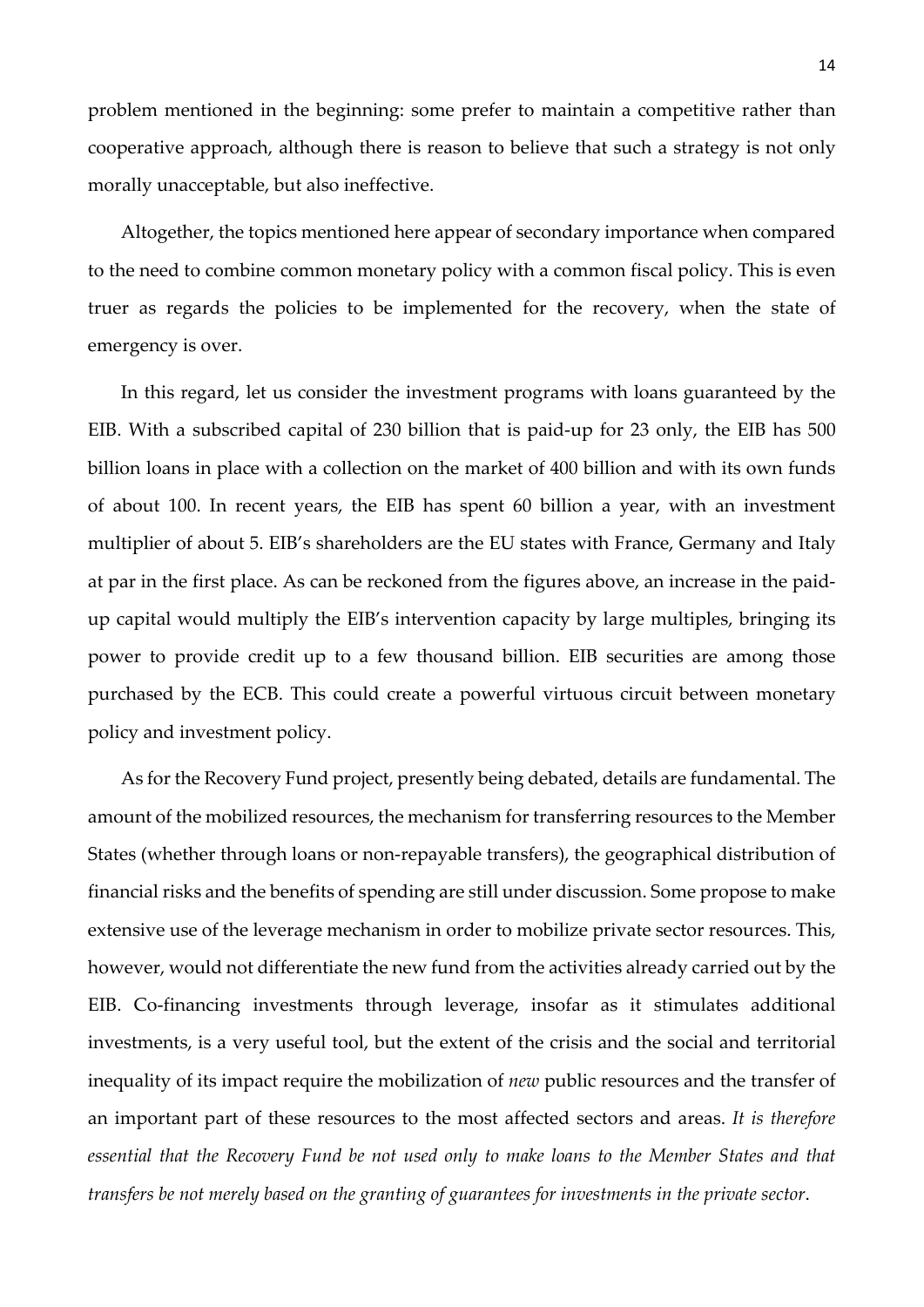In this regard, one important problem has to be laid on the table. While many economic activities have been damaged mostly by the restrictive measures of personal freedoms required to reduce the infection, for some sectors, a collapse of the demand is instead predictable. This, if not permanent, will, to say the least, experience a slow recovery only in the medium to long run. Companies in these fields will certainly need support schemes other than those implemented so far, substantially tailored only to deal with liquidity problems. Furthermore, liquidity difficulties in many sectors, and solvency difficulties in others, could have a negative impact on the banking and insurance sectors. For this reason too, measures aimed at medium term recovery should be planned, beyond the current state of emergency. For both these aspects, forms of support and participation in companies' equity should be considered, in addition to or in substitution of financing or loan guarantees. Though with the assumption of business risk, this instrument, currently adopted on a small scale by the European Investment Fund, offers several advantages. Its adoption on a larger scale would not increase the debt of already fragile firms, nor imply a reimbursement of the sums paid before their activities are really recovered, and would allow the public sector to benefit in financial terms when such activities start again (e.g. through the disbursement of dividends or other similar payments).

Finally, as far as the ESM is concerned, the Italian debate seems to pivot around *a priori* standpoints, for or against its use. Instead, as it often happens, what matters are the details, clarified only on May 8: conditionality is only related to the object of the expenses (medical and health), the duration of the loans will be ten year, and the rate 0.1%. Compared to a rate on Italian 10-year public bonds, currently at 1.83%, the deployment of the ESM new scheme would imply a reduction in the cost of financing of 1.73% per year. That is, on a loan of up to € 36 billion, up to more than 600 million euros per year, which accumulated over the ten years, represent too large an advantage to renounce.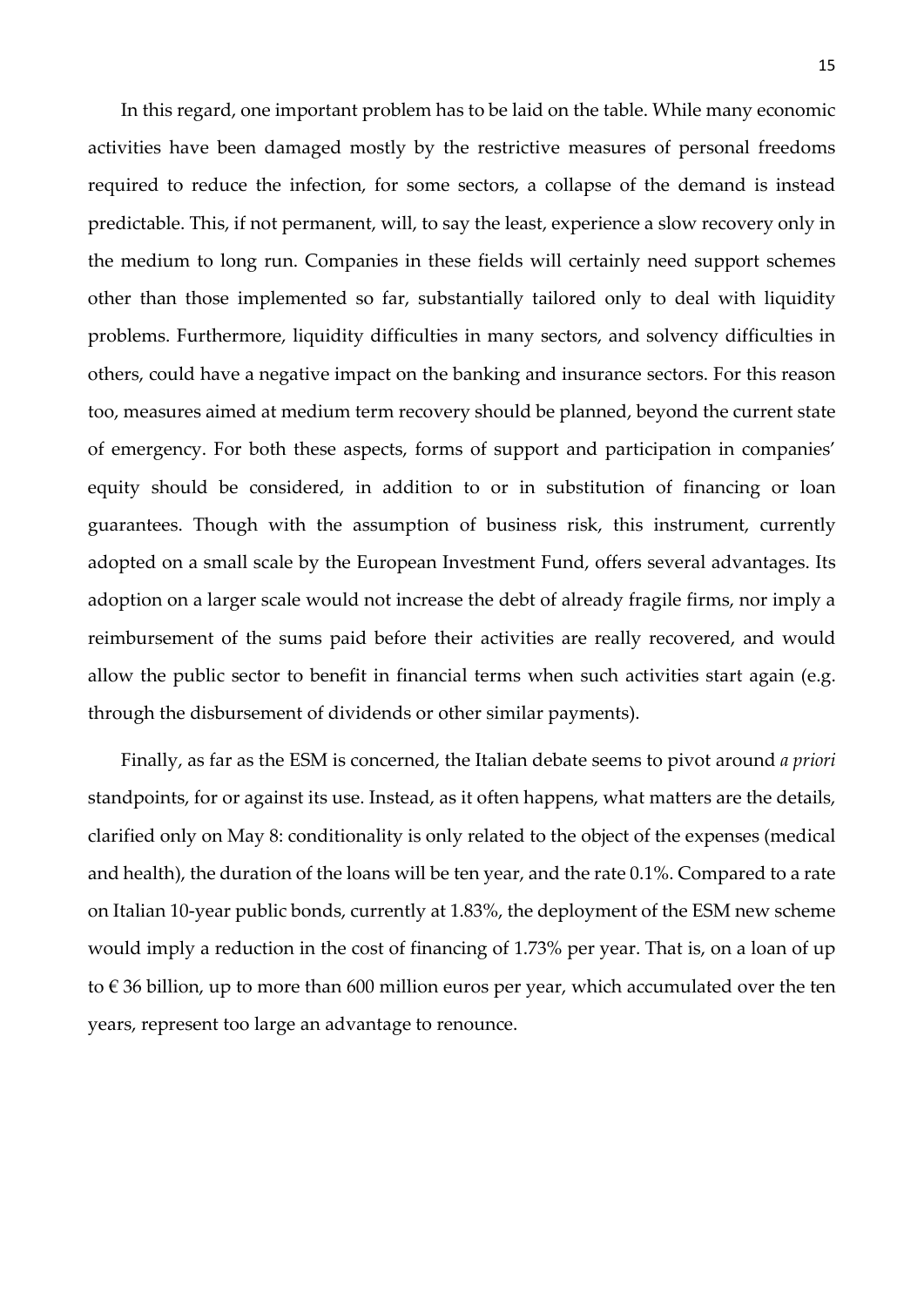### <span id="page-15-0"></span>**5. Prospects for strengthening the European Union**

As noticed, the creation of the single currency had to be complemented with a strengthening of the Union in terms of coordination of macroeconomic policies and revenue systems. An enlargement of the Union's budget would go towards this direction, along with its application for the purposes of counter-cyclical control of the economy, and the formation of a sufficiently large market for European public debt securities. Difficulties are substantial. However, it must be clear *that if steps forward are not made towards the development of instruments for the federal management of economic policy, the single currency itself is likely to collapse*.

The collapse of the euro would open a huge financial and economic crisis. The political consequences would be even worse: the abandonment of the single currency – with the formation of a group of 'strong euro' countries in central Europe – would constitute the reaffirmation of the hegemonic design that Germany, under Kohl's lead, had instead openly given up in exchange for a green light to the German unification. In the long run, the international strains that this would ensue would be extremely dangerous.

In the field of industrial policy, the temporary lifting of the ban on State aid can be an opportunity to revise competition policies, an issue often raised before the current crisis. Last year's ban on the merger between Siemens and Alstom in the field of railway equipment, and the controversies that followed, stands out as an emblematic case. It made it clear that Europe's reference market, in several sectors, must be the world market, where the competition is with the USA and China (and in perspective, with India and other countries), and where the size of European companies today is medium if not small, like for instance in the shipbuilding industry. Overcoming some competition dogmas would allow industrial policies to be innovated in a coordinated, and often unified, system, on a European scale. We have already recalled the need for an investment plan for the real economy, for macroeconomic reasons. From an industrial point of view, energy, the web, telecommunications, hyper-engineering of humanoids and bio-genetics could represent crucial sectors in which to invest and prompt mergers between European companies. In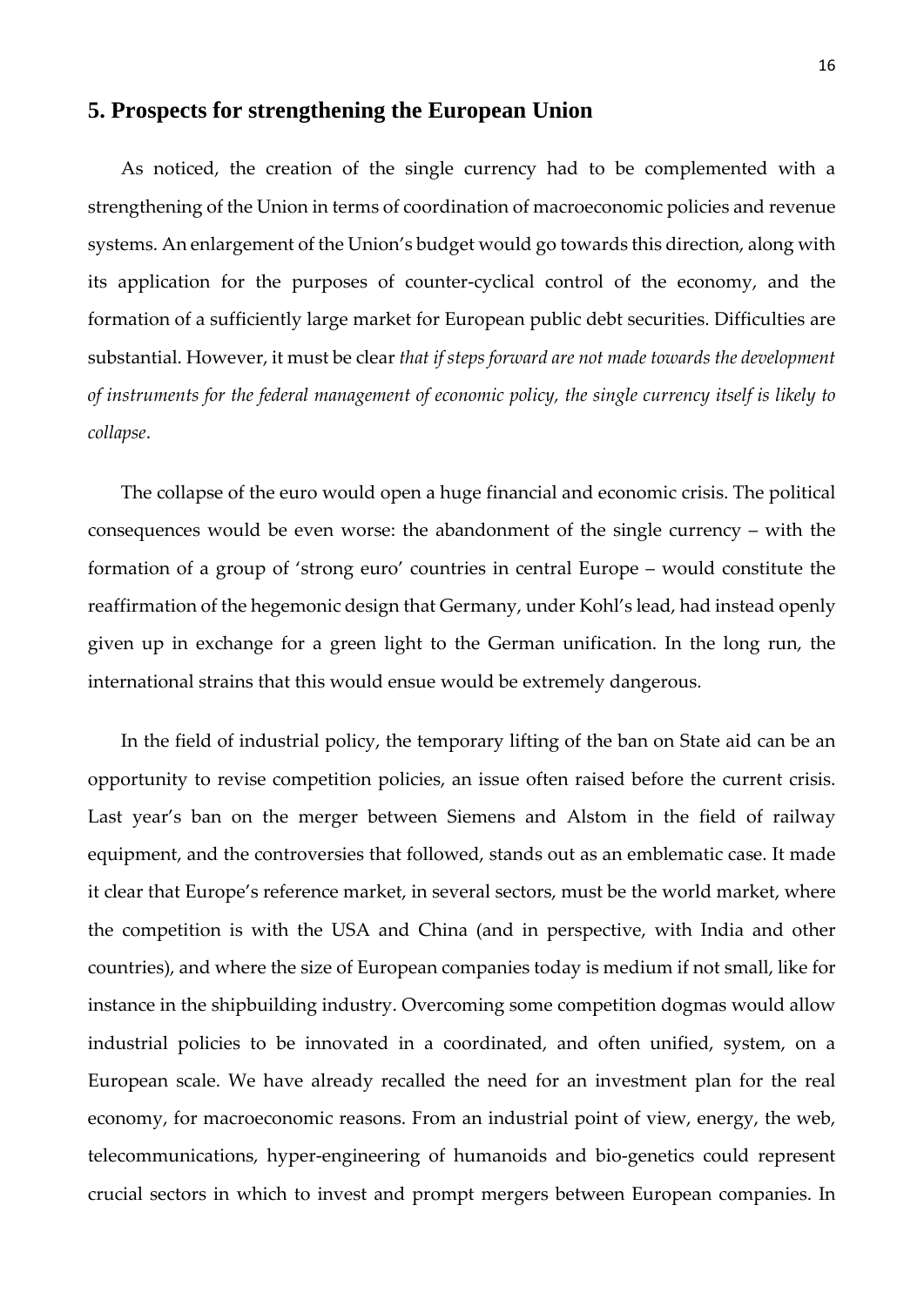these, as in other areas, the consolidation of large companies would benefit from the contribution of "patient capital" (which forgoes immediate returns in anticipation of more substantial profits in the long run, considering also the externalities). Therefore, the contribution of public shareholdings is not to be discarded *a priori*.

A second package of interventions should strengthen the European research platforms, on the model of the CERN, ESA, and EMBO, which innovative, medium-sized companies and highly advanced start-ups are at the same time supplying and benefiting from.

A third area of interventions, still in the field of industrial policy, should involve trans-European infrastructure and its national branches (for example the Euro-Italian port system) which would require European funding, regulations and standardized design models, as well as executive supervision. Here, in fact, national barriers are raised, mostly by bureaucracy or by protectionism.

In terms of fiscal policies, it will be appropriate to check that the current expansion of public deficits and debts does not become a new excuse, as soon as the emergency stage is over, to propose or impose drastic austerity policies again. This calls for an open debate on how and who will bear the costs of the present interventions, and carry the weight of the necessary recovery measures. After 2008, the separation process between more and less competitive regions (especially within the euro area) has accelerated in the European Union. A new, long period of this kind (a slow decline of the periphery countries, against a corresponding growth of the central regions) – and if the pursuit of solidarity is given up – would create, especially in the southern countries, an amount of distress that could be otherwise avoided, and the EU itself would be deprived of substantial legitimacy (*output legitimacy*).

A tool that can be used whether some countries were reluctant to accelerate cooperation on some areas is *enhanced cooperation*, provided for by the Treaties on the European Union. While it does not permit to step beyond the competences allowed by the EU treaties, this tool still has a strong potential. In cases in which enhanced cooperation is not feasible, there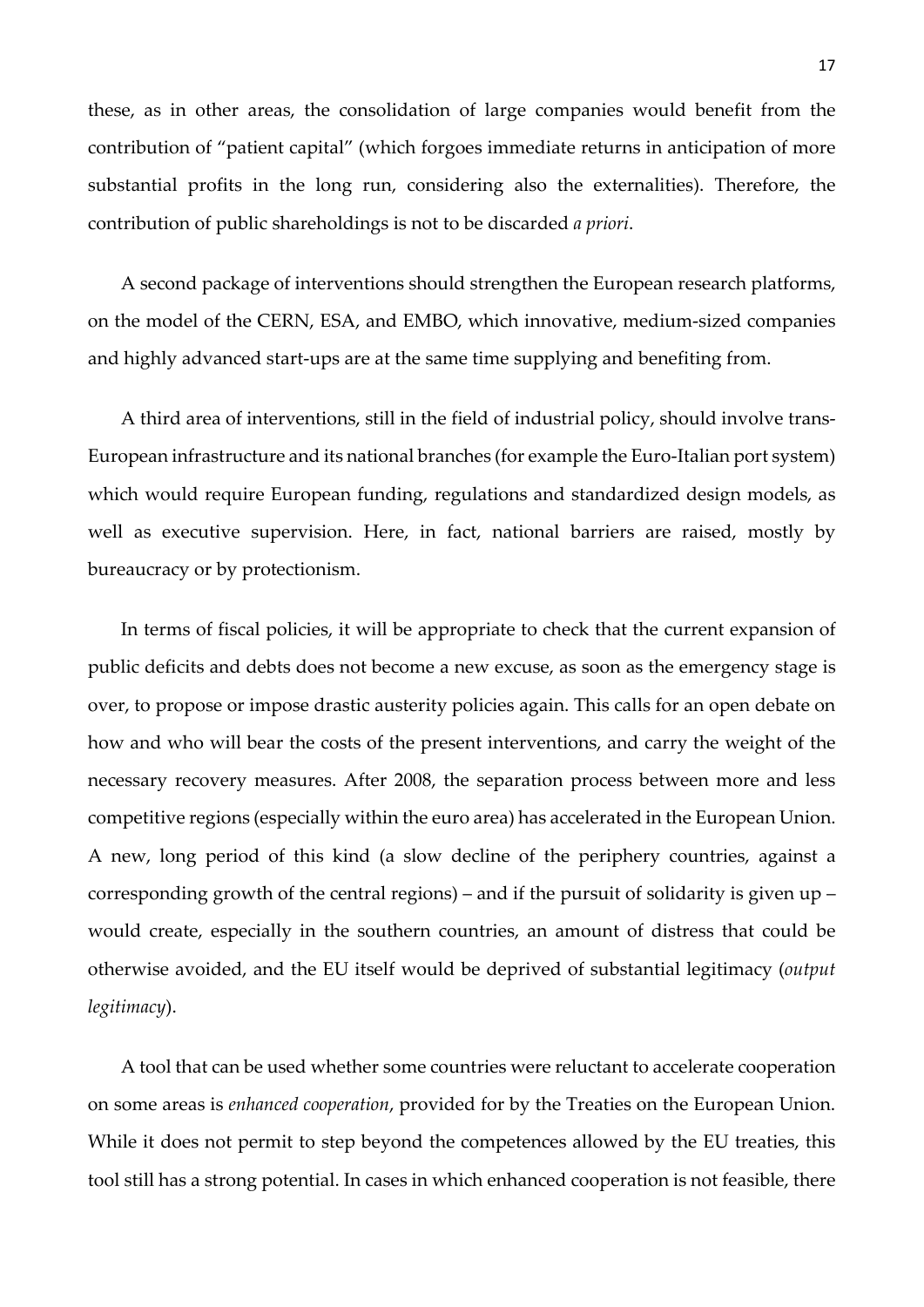will still be the possibility of signing cooperation agreements formally beyond the Treaties' rules.

Should the Recovery Fund proposal be rejected or watered down, one possibility that can be immediately envisioned involves a European investment project financed with a common issuance of securities, aimed at a specific purpose, for a group of countries. Such group would of course not include the countries hostile to this line of action. These countries would however pay the cost of their fears by missing the opportunity of expansive fiscal measures financed at relatively low costs, therefore (depending on the field of the investments: for instance in bio-medical research, transport infrastructure, information technologies) impairing the prospect to increase their competitiveness.

The consortium's member countries, or a different group of countries, may adopt enhanced cooperation to create a tax level-playing field. Today, competition between tax systems within the Union appears above all through low corporate income taxation schemes, applicable without distinction to residents and non-residents, and in the failure to harmonize the determination of the tax base of groups.<sup>[9](#page-17-0)</sup> In this regard, it is worth mentioning that the corporate income tax and self-employment taxes evaded or eluded in Italy are estimated to amount to between one third and almost two thirds of the tax due. A substantial part of these lost revenues is to be put down to the activities of companies that exploit tax competition. According to some estimates, the loss in revenue income in Italy due to tax havens alone amounts to almost 6.5 billion euros per year (equal to 15% of what is due for corporate taxes). 5.5 of these 6.5 billion of lost revenues can be ascribed to profits

<span id="page-17-0"></span><sup>9</sup> In this area, attempts have been repeatedly made both at the European Union level (where the best result in this field is a code of conduct for *business taxation* adopted with the resolution of the Council of the European Union of the 1st of December 1997) and internationally, through the OECD (Multilateral Convention to Implement Tax Treaty Related Measures to Prevent Base Erosion and Profit Shifting). What is missing are not the tools, but the political will to reach large-scale agreements, in order to imbue – above all in Europe – the notion of 'harmful tax competition' with substantial and effective contents, just as the already existing real limitations in State aid policies.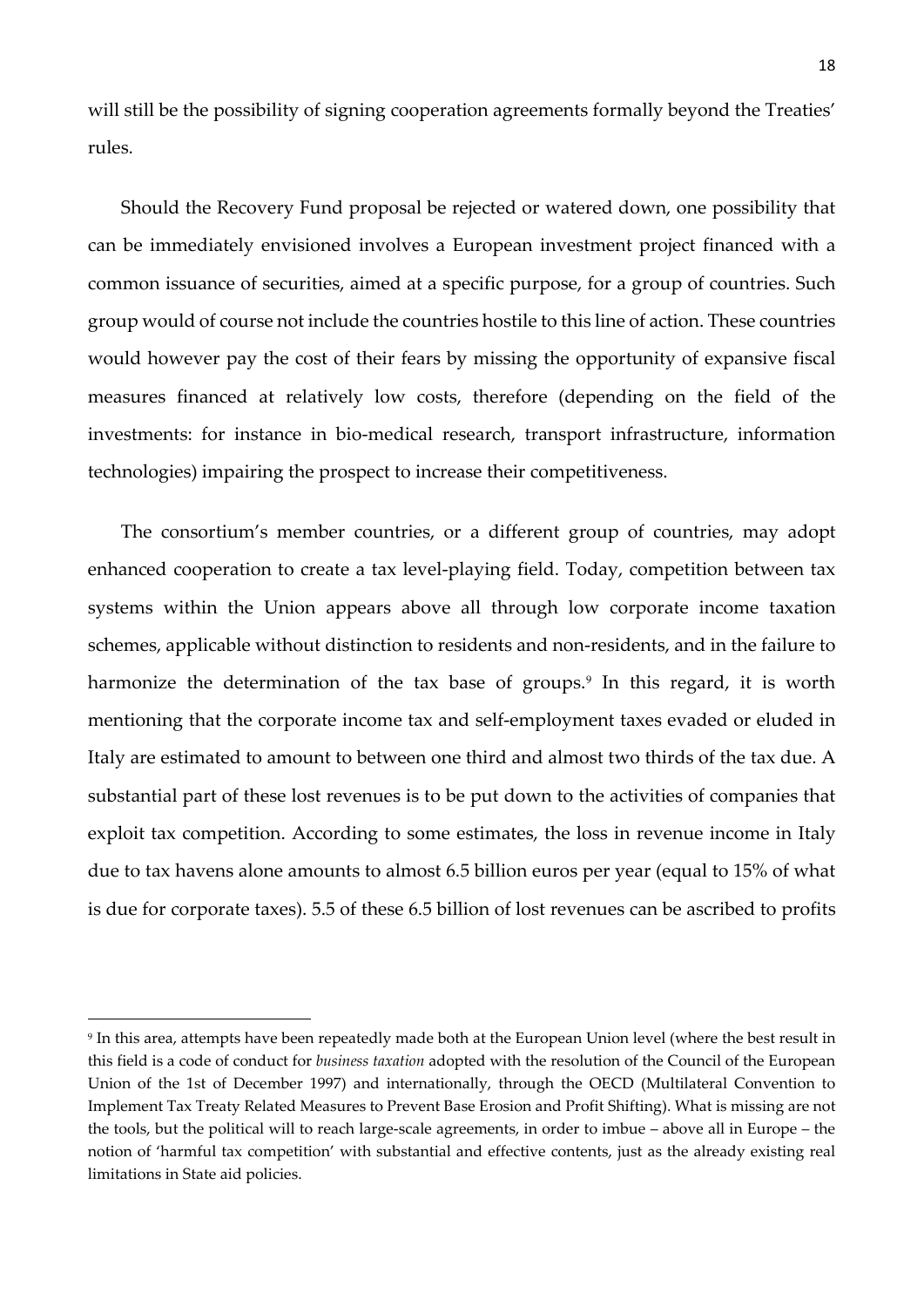shifted into tax havens within the European Union (in order: Luxembourg, Ireland, the Netherlands, Belgium, Malta, and Cyprus).<sup>[10](#page-18-0)</sup>

Despite the predictable opposition of some Member states, the adoption on part of a group of countries of a tax regime based on a taxation of sales instead of corporate profits, at least for multinational companies, can be warmly envisaged. This would also make tax havens unprofitable, thus forerunning more complex strategies for the development of shared guidelines aimed at eliminating 'harmful tax competition' policies. The possibilities of policies of this kind must be analysed in detail: some aspects are illustrated in Attachment 1. However, it is clear that a reduction in the tax revenues of the order of several billion euros over the years cannot be accepted if the countries of the Union are to maintain a balance in their public finances while preserving the *welfare state*. The Union itself has also to be allowed to create a truly integrated and competitive single market.

Finally, immediately after the current emergency, it will be necessary to reflect on proposals to reform European taxation. Interesting proposals in this regard include a financial transaction tax, already widely explored by the EU institutions, various environmental taxes, and other sources of income for the Union.

In conclusion, all considered, Europe is making progress in this crisis, towards a more communitarian and less intergovernmental institutional system. Markets and some rating agencies also exhibited some form of leniency, for example avoiding at times the downgrading of the government bonds of the member countries. Again in this crisis, for now the most "European" of the institutions, the ECB, has been crucial; but important cooperative measures on a European scale are under discussion, and in the first instance, if

<span id="page-18-0"></span><sup>&</sup>lt;sup>10</sup> It is estimated that in Germany, tax havens are responsible for a quarter of the revenue loss on corporate income tax (almost 20 billion euros of lower revenue per year), while in France is 22% (i.e. 13 billion euros). Full data are available at the web page<https://missingprofits.world/> .